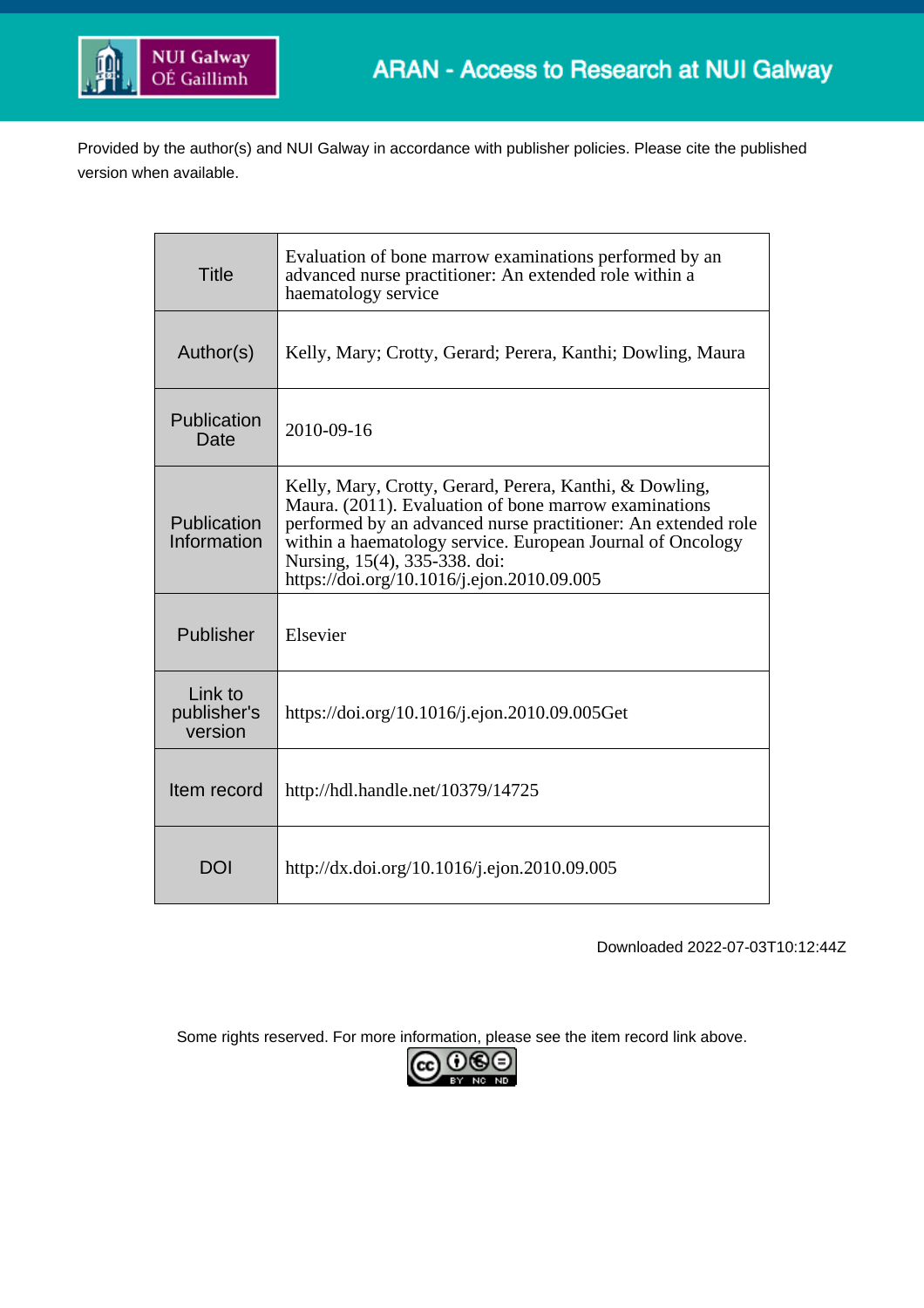Evaluation of bone marrow examinations performed by an advanced nurse practitioner: an extended role within a haematology service.

# **First Author:**

Mary Kelly Regional Oncology Haematology Day Unit Tullamore General Hospital, Co.Offaly, Ireland Phone: 353 57 9321501 Fax: 353 57 9358559 Email: [marybkelly@hse.ie](mailto:marybkelly@hse.ie)

# **Second Author**

Dr Gerard Crotty Department of Haematology Tullamore General Hospital, Co.Offaly, Ireland Phone: 353 57 9358562 Fax: 353 57 9358559 Email: [Gerard.crotty@hse.ie](mailto:Gerard.crotty@hse.ie)

## **Third Author**

Dr Kanthi Perera Department of Haematology Tullamore General Hospital, Co.Offaly, Ireland Phone: 353 57 9358090 Fax: 353 57 9358559 Email: [meegahage.perera@hse.ie](mailto:meegahage.perera@hse.ie)

## **Fourth Author (Corresponding author)**

Dr Maura Dowling School of Nursing and Midwifery, National University of Ireland, Galway, Ireland. Phone 091 493833 Fax: Fax: 091 494537 Email: [Maura.dowling@nuigalway.ie](mailto:Maura.dowling@nuigalway.ie)

Word count: 2,521 (without abstract)

**Key words:** Bone marrow (BM) examination; advanced nurse practitioner (ANP); expanded role.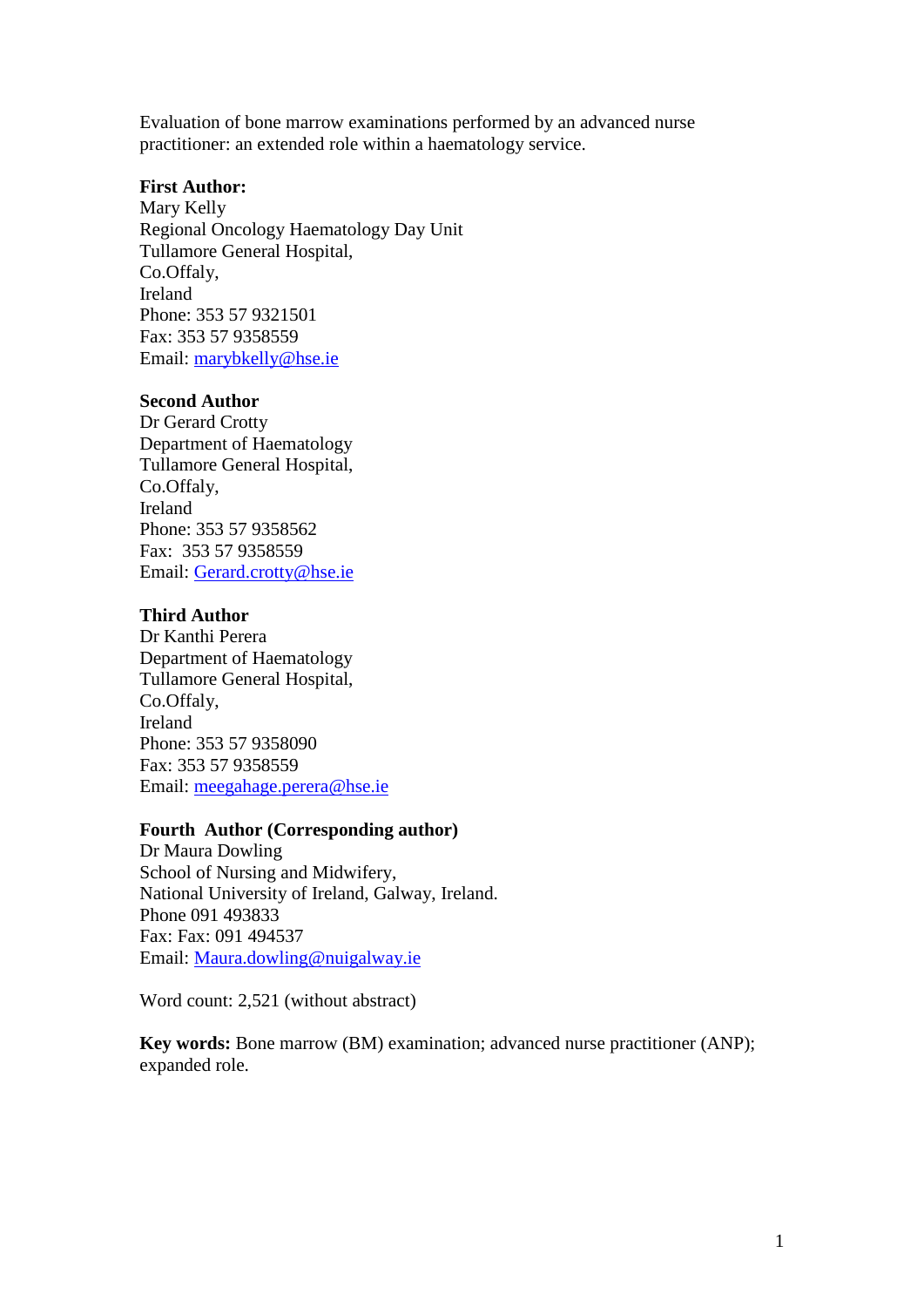**Purpose:** Traditionally, medical personnel have undertaken bone marrow (BM) examination. However, specially trained nurses in advanced practice roles are increasingly undertaking this role. This paper presents the findings from an audit of BM examinations undertaken by an advanced nurse practitioner (ANP) at a regional haematology specialist centre.

**Methods:** The audit evaluated the quality of BM examinations performed by the ANP over the past two years (2007-2009). Over the two year period, 324 BM examinations were performed at the centre of which 156 (48.1%) were performed by the ANP. A random sample of 30 BM examinations undertaken by the ANP were analysed by the consultant haematologist

**Results:** All 30 BM examinations undertaken by the ANP were sufficient for diagnosis.

**Conclusions:** The ANP is capable and competent to obtain BM samples which are of a sufficient quality to permit diagnosis.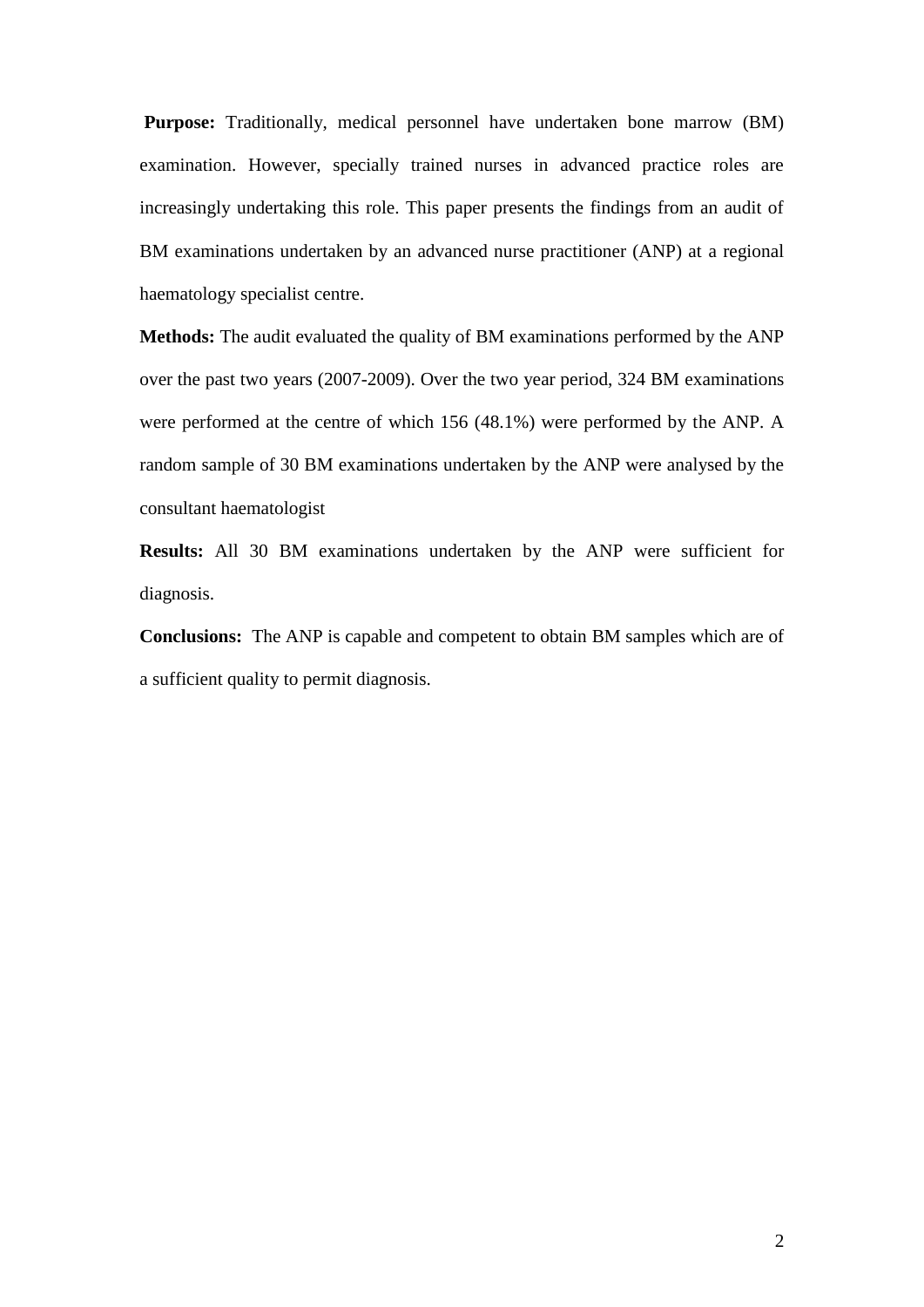## **Introduction**

The aim of this paper is to present findings from an audit undertaken at an Irish regional specialist haematology centre of BM examinations performed by an advanced nurse practitioner (ANP). Traditionally, a medical doctor has performed BM examinations. However, BM examinations are now also performed by nurses in specialist and advanced roles (Lawson et al., 1999; Trewhitt, 2001).

#### **Bone marrow (BM) examination**

BM examination involves the processes of bone marrow aspiration and BM trephine biopsy. BM aspiration is the removal of some bone marrow fluid, which is then spread on slides. A bone marrow trephine biopsy involves the removal of a core from the bone including marrow. Both aspiration and trephine samples are examined in the laboratory.

BM examination is undertaken to assess cellular morphology and to carry out specialised tests on the bone marrow, such as immunophenotypic, cytogenic and molecular analysis (Malempati et al., 2009). Bone marrow (BM) examination is a useful tool in the diagnosis and staging of various hematological diseases, including leukaemia and lymphoma (Zehnder, 2009). Other indications for BM aspiration and biopsy include unexplained anaemia, unexplained thrombocytopenia, pancytopenia and metastatic disease (Trewhitt, 2001). Moreover, BM examination is undertaken to assess disease response to treatments such as chemotherapy or stem cell transplant (Trewhitt, 2001).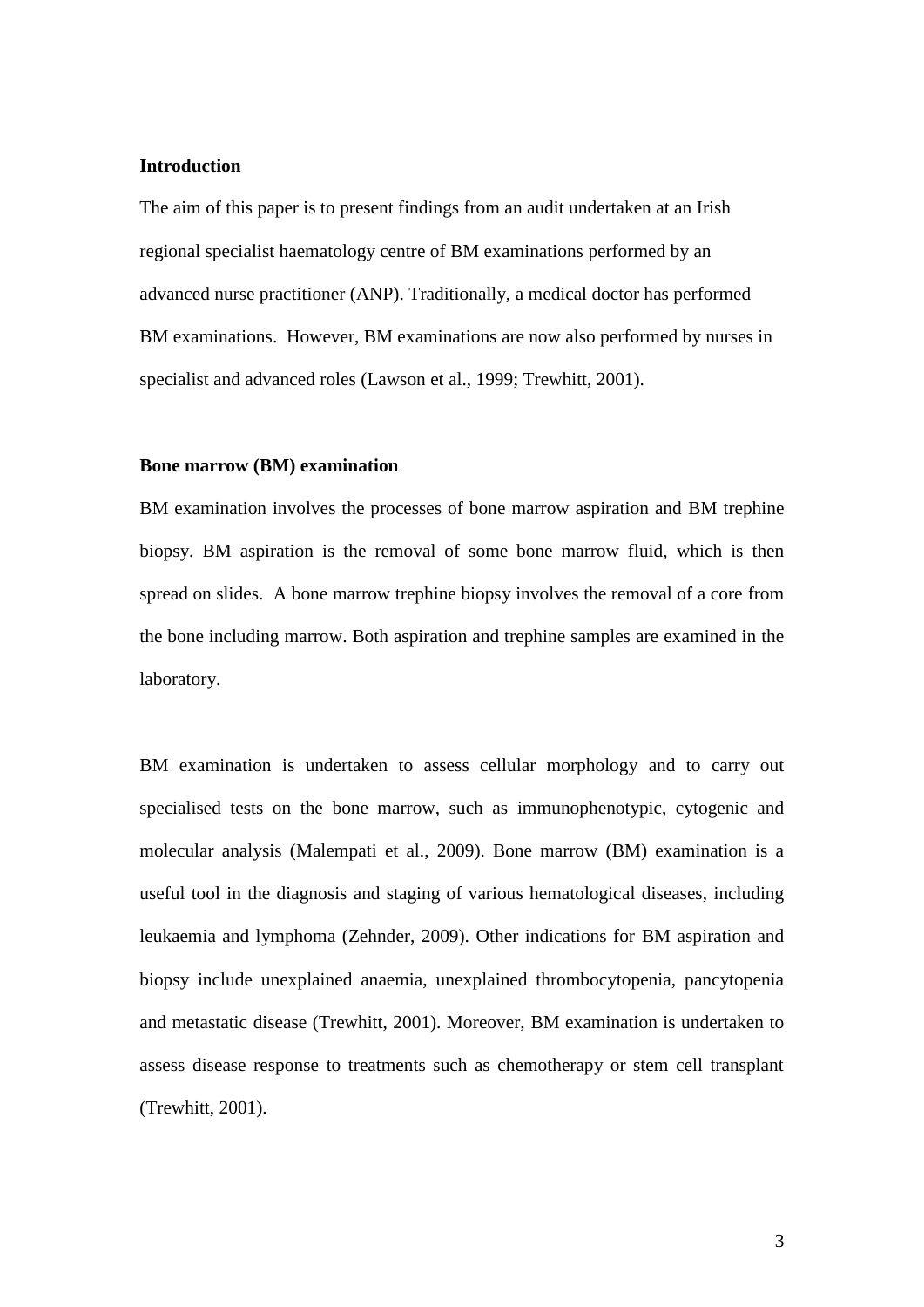Bone marrow examination can be a procedure feared by many patients (Trewhitt, 2001). Many patients reported pain, especially younger patients and those who had past experience of having BM examinations (Johnson et al., 2008). Some patients may require sedation before the procedure, and sedation in the outpatient setting is reported to be as safe as local anaesthesia (Burkle et al., 2004). Intravenous titrated midazolam in conjunction with local anaesthesia has been shown to provide effective pain relief (Chakupurakal et al., 2008). However, use of sedation requires monitoring of the patient's respiratory function during and after the examination (Chakupurakal et al., 2008; Johnson et al., 2008). The use of nitrous oxide 50%/oxygen 50%, is therefore suggested as a more suitable alternative to sedation (Johnson et al., 2008). Also reported to help reduce pain is the use of buffered lidocaine (Ruegg et al., 2009). A recent study reports that the use of oral analgesics (acetaminophen and oxycodone) and minimal sedation with lorazepam versus local anaesthesia alone produced a statistically significant reduction in patients' perception of pain when undergoing BM examination. There was not a clinically significant reduction in patients' pain levels (Talamo et al., 2010).

The patients in this audit received local anaesthesia (unbuffered) without sedation when undergoing BM examination. The prescribing of sedation is not within the ANP's scope of practice. The ANP is accompanied by another nurse when undertaking the BM examination, and through conversation, the patient is distracted. The patient who requires sedation requires careful monitoring which is time consuming. Recently at the centre reported here, a patient being prepared by the doctor for an urgent BM examination by the doctor developed dysphagia which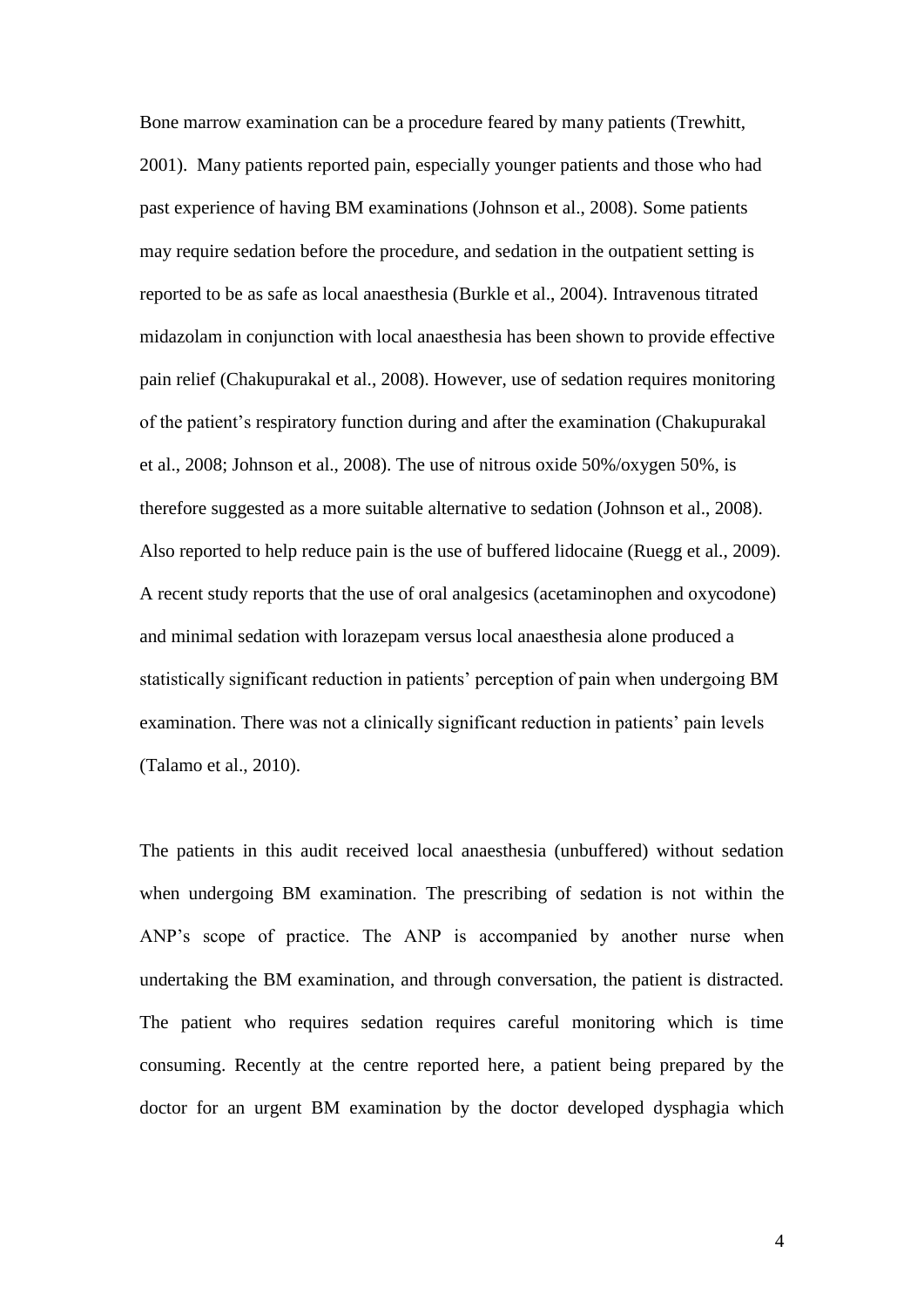required prompt medical treatment. This event may have been missed if this patient had been sedated.

#### **ANP role expansion**

In Ireland, the title of ANP is the only recognised title for advanced practice nurses. Furthermore, those wishing to become ANPs in Ireland must have at least five years experience in their speciality, and also pursue a Master's degree (NCNM, 2008).

Due to an increase in patient caseload, the role of that haematology ANP was recently expanded to include performing BM examination. In addition, it was considered that undertaking BMs as part of the ANP role would enhance the provision of a holistic approach to patient care. Having nurses performing BM examinations not only improves efficiency of services to patients, it also helps provides a comprehensive service to patients (Trewhitt, 2001).

Any discussion on an advanced nurse practitioner undertaking bone marrow examination cannot occur without discussion related to role expansion and role extension and the evolvement of ANP roles. The absence of physicians in some areas, influential changes in medical practice due to technological advances and the transfer of tasks from medicine to nursing (O'Shea, 2008) have influenced the evolution of the ANP role in Ireland. Those favouring role extension for advanced practice nurses view advanced practice as "relating to the emergence of clinical posts at the nursemedical interface where nurses take on the tasks that were previously considered to be the doctor's domain (p.86)" (Por, 2008). However, fragmentation of nursing care is possible with role extension (Mantzoukas and Watkinson, 2007), and the focus on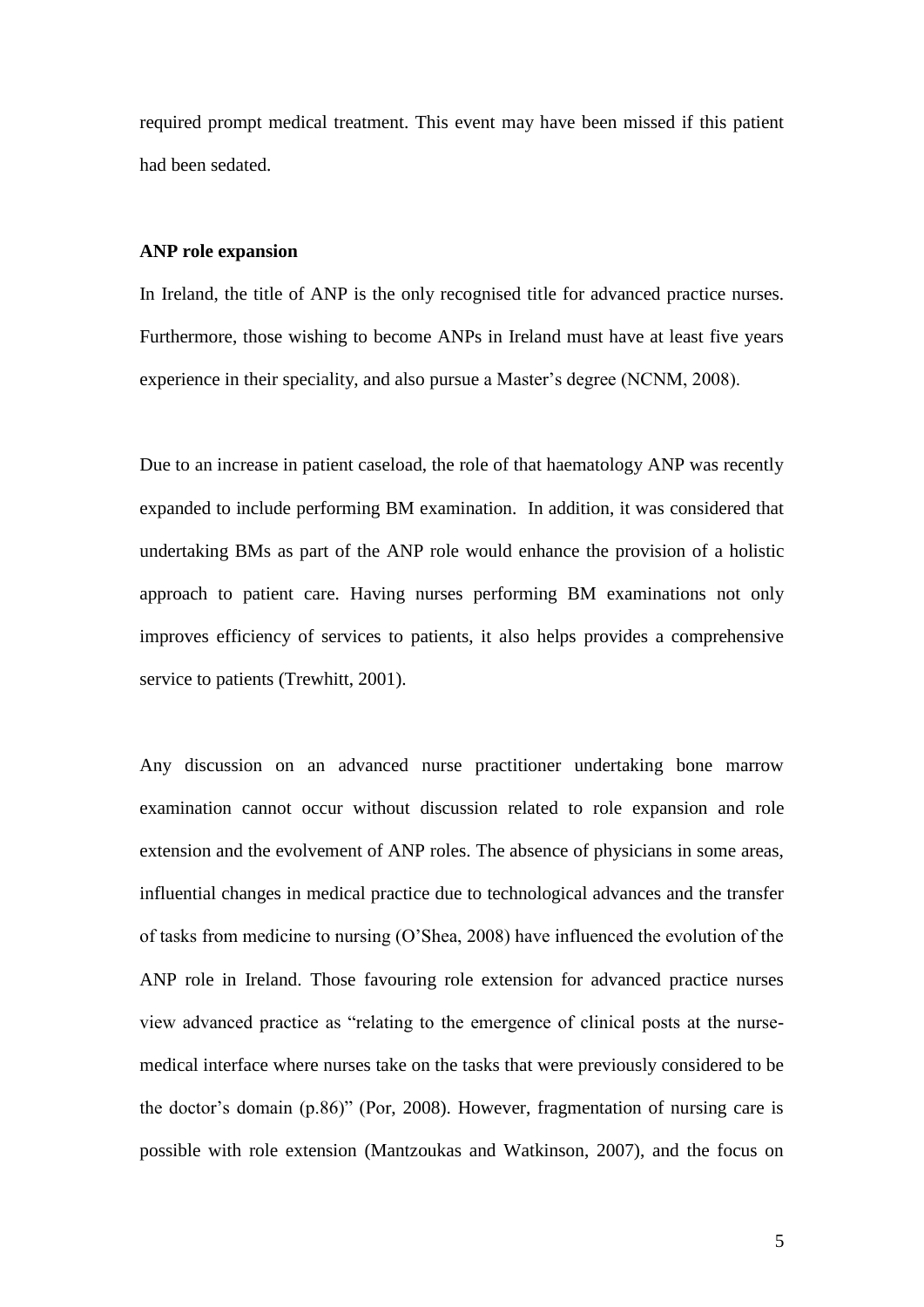role extension raises concerns that a medical focus rather than a nursing focus gains dominance in advanced nursing practice (Arslanian-Engoren et al., 2005). Role expansion evolves when additional skills and responsibilities are integrated into the specialist role in the context of the core elements of nursing practice resulting in more autonomy (Daly and Carnwell, 2003). However, use of the term 'role development' appears more appropriate in current discussions on advanced practice (Daly and Carnwell, 2003). Role development, according to Mundinger et al. (2000) gives added value to the unique contribution of nurse practitioners

### **Purpose of the audit**

The purpose this audit reported was to evaluate a new role undertaken by the haematology ANP at a regional specialist haematology centre. The audit of BM examinations carried out by the ANP assessed quality of method and ability to make a diagnosis based on the examination.

## **Method**

### *Planning phase*

The ANP underwent a planned training in BM examination procedure, under the supervision of the Consultant Haematologist. Appropriate training is essential; a wide variation between practitioners undertaking BM examination can occur (Bishop et al., 1992). The model of supervision adopted was one where the ANP assumed progressively increasing responsibility for BM examination. The ANP initially observed more than 20 BM aspirations and biopsies. A sound knowledge of the following was also required: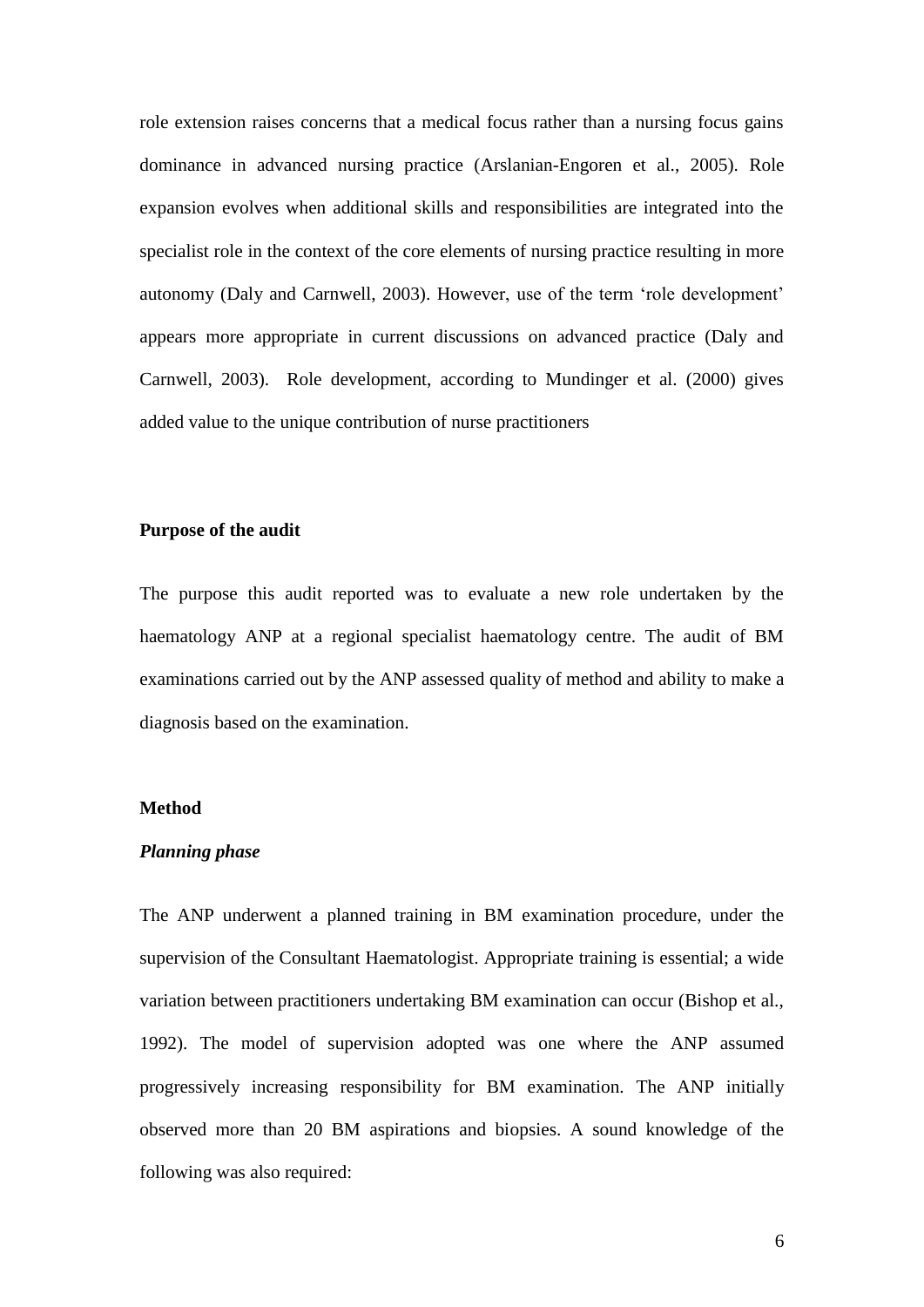- Rationale for the procedure is required.
- Anatomy and physiology of the iliac crest.
- Appropriate selection of the site required.
- Appropriate use of local anaesthetic (lidocaine 2%).
- Appropriate sampling technique.

The importance of examining the potential site for evidence of any infection was also addressed in the training as well as accurate location of the site for aspiration.

## **Possible complications of BM examination**

Bone marrow examination is easily carried out under local anaesthesia. However, there are complications associated with it, and awareness of this was an aspect of the training. A UK review of morbidity associated with bone marrow aspiration and trephine biopsy for 2004, reported 15 adverse events, which represented 0.07% of all reported examinations (Bain, 2005). The most common and most serious adverse effect was haemorrhage, which occurred in nine patients. One patient with osteoporosis suffered a fracture at the site of biopsy (Bain, 2005). The evidence suggests that patients with a diagnosis of a myeloproliferative disorder are at risk of haemorrhage from BM examination, even when they are not on aspirin therapy (Bain, 2005).

Uncomplicated thrombocytopenia without coagulapathy is not considered a contraindication for BM examination (Malempati et al., 2009). However, with these patients, extended time is allocated to pressure on the site and the patient is monitored for bleeding. Patients are also educated to report immediately any bleeding.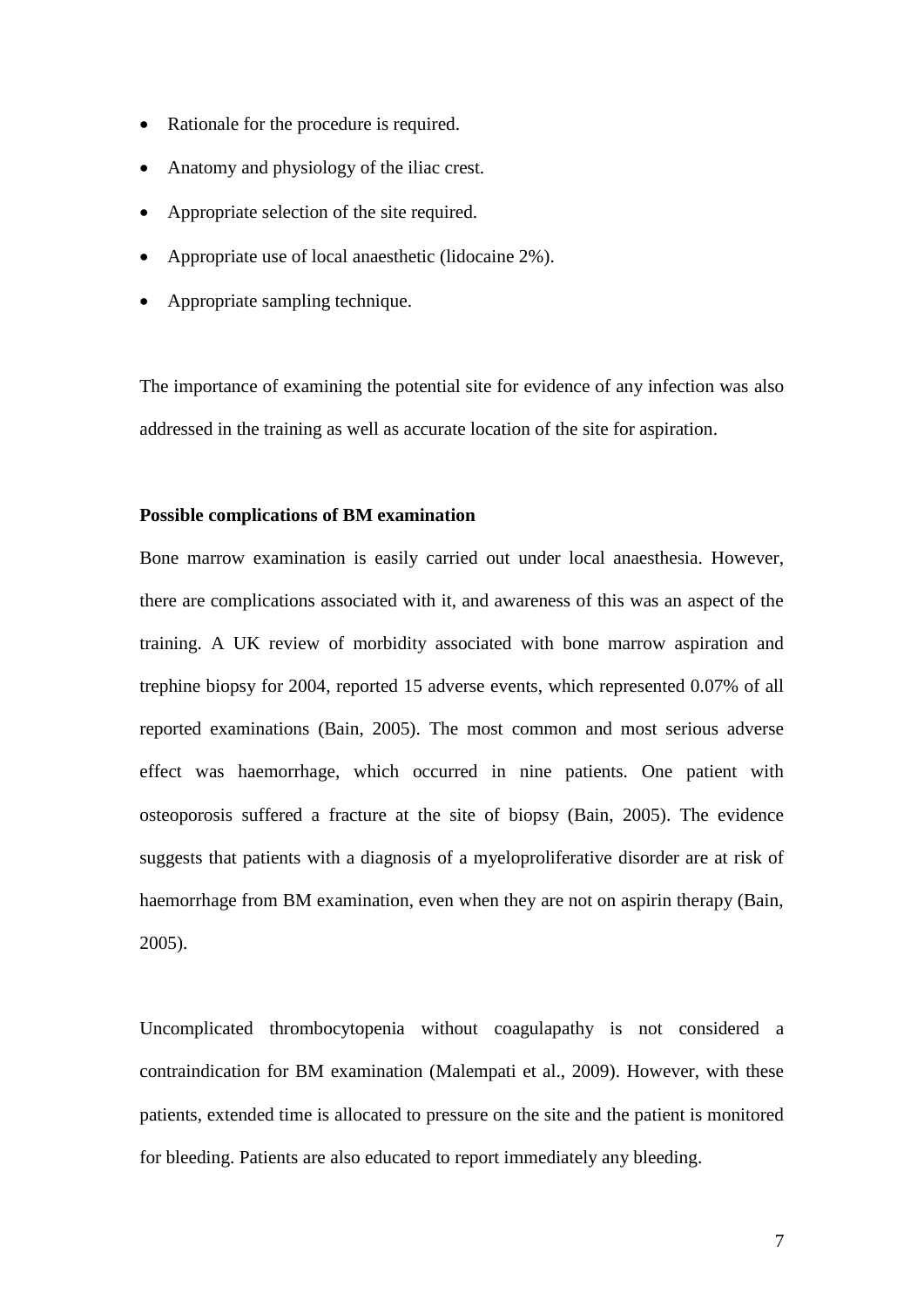All patients in this audit were assessed for bleeding risk by obtaining a history of any bleeding disorders and ascertaining if they were on anticoagulant therapy. If so, the reason for this was established and the ANP discussed appropriate management with the Consultant Haematologist.

## **Supervision and specific standard operating procedures**

Following training, the ANP was supervised undertaking 10 BM aspirations and biopsies. A Jamshidi 11g x 15cm bone marrow biopsy and aspiration needle with non leur lock adaptor is used at our centre. This allows both aspirate and biopsy samples to be taken, with the aspirate sample taken first, and then the trephine. The ANP was then deemed competent by the consultant to perform all aspects of the bone marrow examination including spreading of aspirate slides. Good technique in slide spreading is a skill central to the quality of the sample and nurses require practice to achieve competence (Lawson et al., 1999). To maintain competency, the ANP must undertake more than 10 BM aspirations and biopsies annually.

Specific standard operating procedures (SOP) were also developed. The purpose of the SOP was to standardise the procedure for performing a bone marrow aspirate and trephine on the haematology patient by the ANP within the hospital's day unit. The SOP provides details on training, competency and equipment for the ANP to undertake BM examination, and also guidelines on information for patients undergoing BM.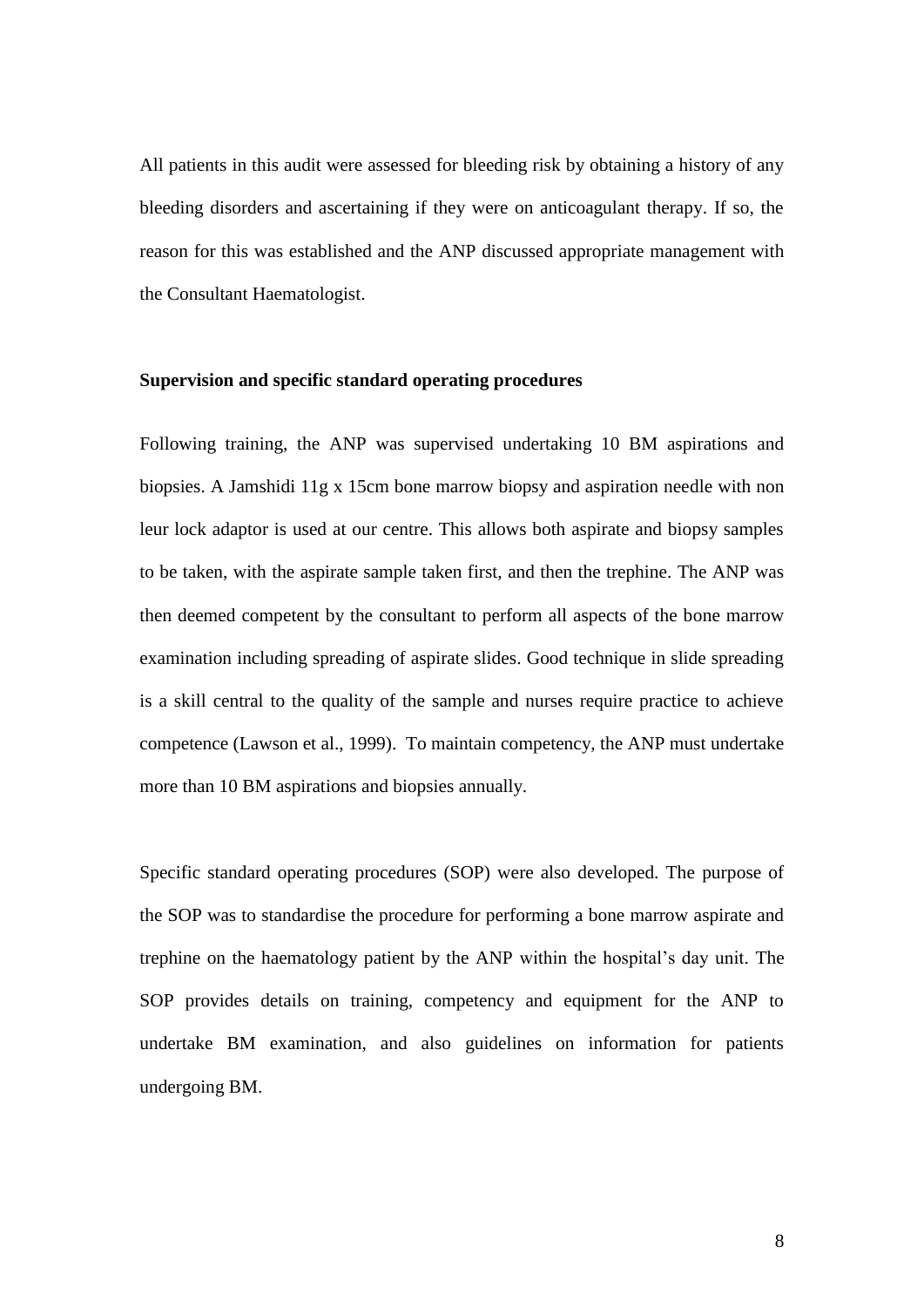Patients are provided with verbal and written information about the BM procedure. The leaflet provides details on the following: what is bone marrow, what happens during bone marrow examination, what patients should do in preparation for BM examination and what they should expect after the examination. Combining written and verbal information informs patients better than verbal information alone (Savay and Evcik, 2001).

#### **Evaluation of BM examinations performed by the ANP**

The audit evaluated the quality of the BM examinations performed by the ANP over the past two years (2007-2009). The number of BM examinations performed by the ANP over the two years totalled 156. A BM examination must be of sufficient quality to permit the Consultant Haematologist make an accurate diagnosis. The audit tool assessed the following criteria: patient identification, indication for BM, aspirate quality, aspirate spread, number of marrow spaces of biopsy, whether a diagnosis was made or not, and any comments. The number of marrow spaces was used as a measure of quality because the Consultant Haematologist favours this method over length of marrow. An adequate trephine biopsy specimen should have at least five or six intertrabecular spaces (Bain et al., 2001). Blood clots and muscle fibres in the trephine biopsy specimen can occur if a very large aspiration is taken which leads to disruption of the tissues (Bain, 2001).

Thirty of the BMs performed by the ANP were then randomly selected (Table 1) by the consultant haematologist and each was analysed for the following:

Evidence of documented indications for BM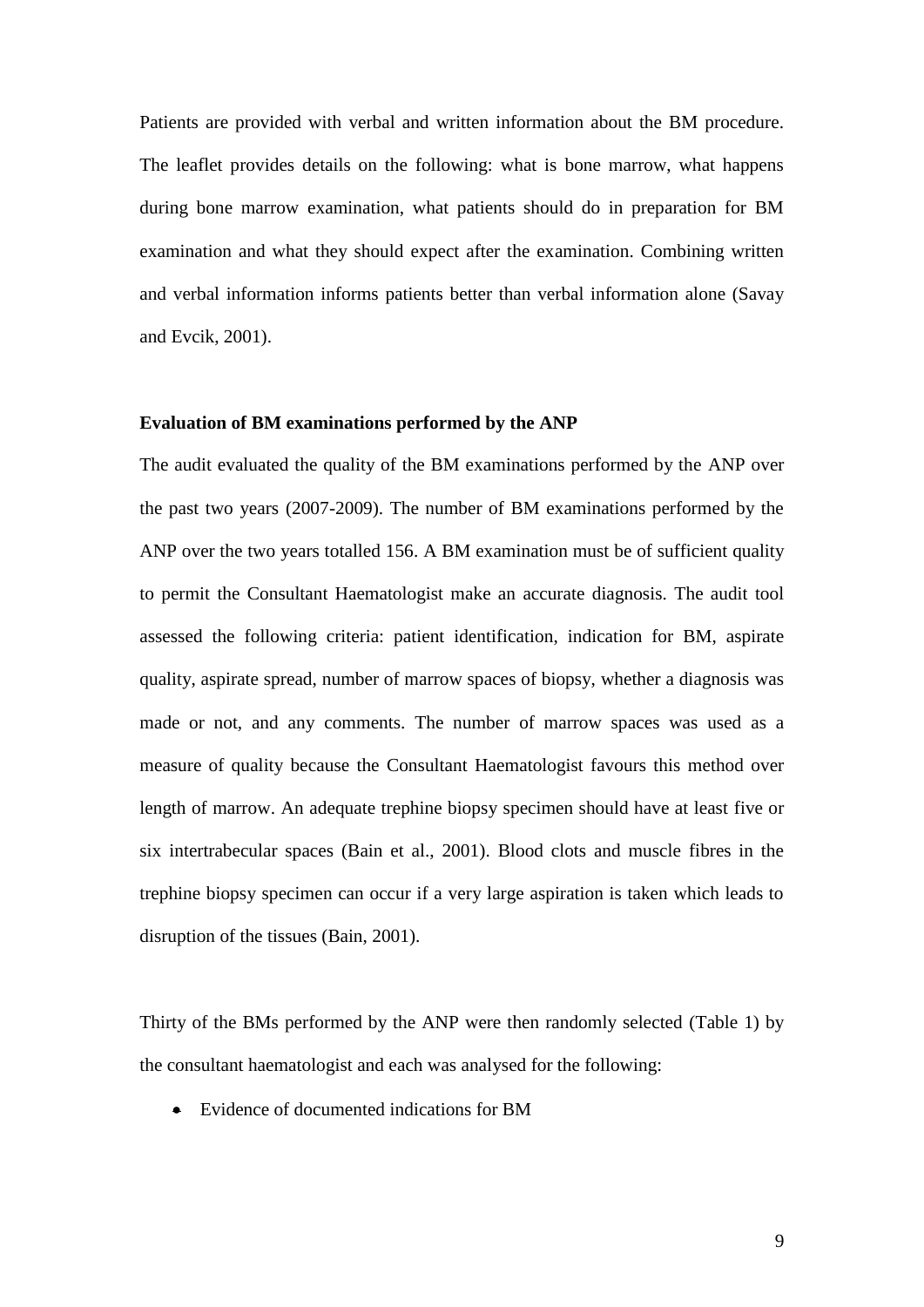- Number of particles, cellularity and spread of the aspirations (classified as satisfactory or unsatisfactory for morphological interpretation. Satisfactory was further classified as follows: 'good': reasonable fragments/spread could be better; 'very good': good number of fragments/good spread).
- Quality of trephine biopsies by measuring marrow spaces >6 (classified as satisfactory or unsatisfactory for morphological interpretation)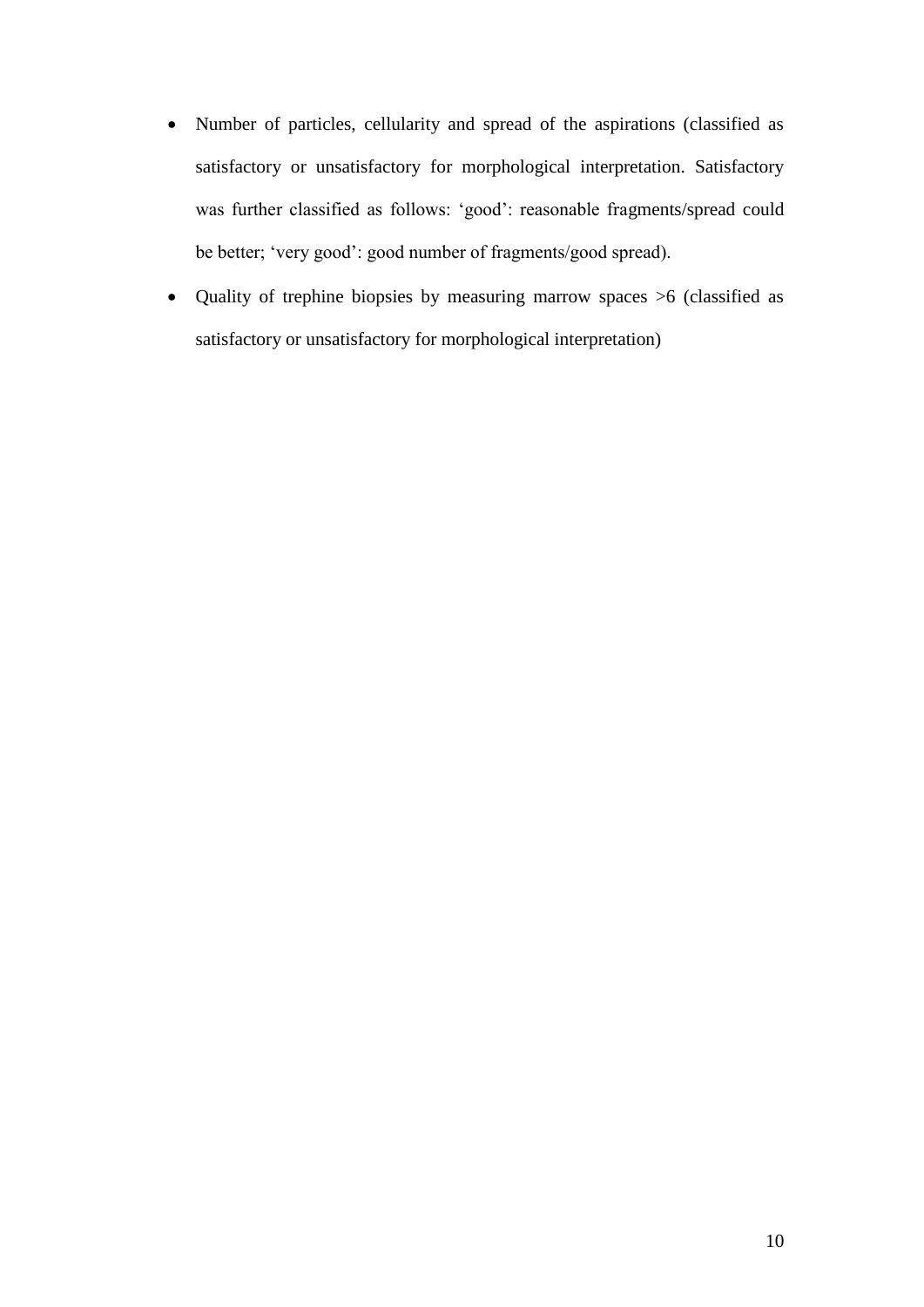| Table 1: Documented patient diagnoses for the audited BM samples obtained by |  |
|------------------------------------------------------------------------------|--|
| the ANP                                                                      |  |

| <b>Haematological condition</b> | % of BM samples audited | Number of BM    |
|---------------------------------|-------------------------|-----------------|
|                                 |                         | samples audited |
| Patients with Myeloma           | 46.6%                   | 14              |
| Patients with Chronic           | 10%                     | 3               |
| Lymphocytic Leukaemia           |                         |                 |
| Patients with a                 | 10%                     | 3               |
| Myeloproliferative disorder     |                         |                 |
| Patients with a Myelodysplastic | 13.3%                   | 4               |
| disorder                        |                         |                 |
| Patients with a                 | 16.6%                   | 5               |
| Lymphproliferative disorder     |                         |                 |
| Patients with an Autoimmune     | 3.3%                    |                 |
| disorder                        |                         |                 |
|                                 | 100%                    | 30              |

# **Audit results**

Over a two year period, 324 BMs were performed at the centre of which 156 (48.1%) were performed by the ANP. All of the thirty BMs analysed were diagnostic. Aspirate and trephine biopsies were mostly good/very good (Figures 1 and 2). The number of BM examinations performed by the ANP has increased annually from 46 in 2007 and 2008 to 111 in 2009.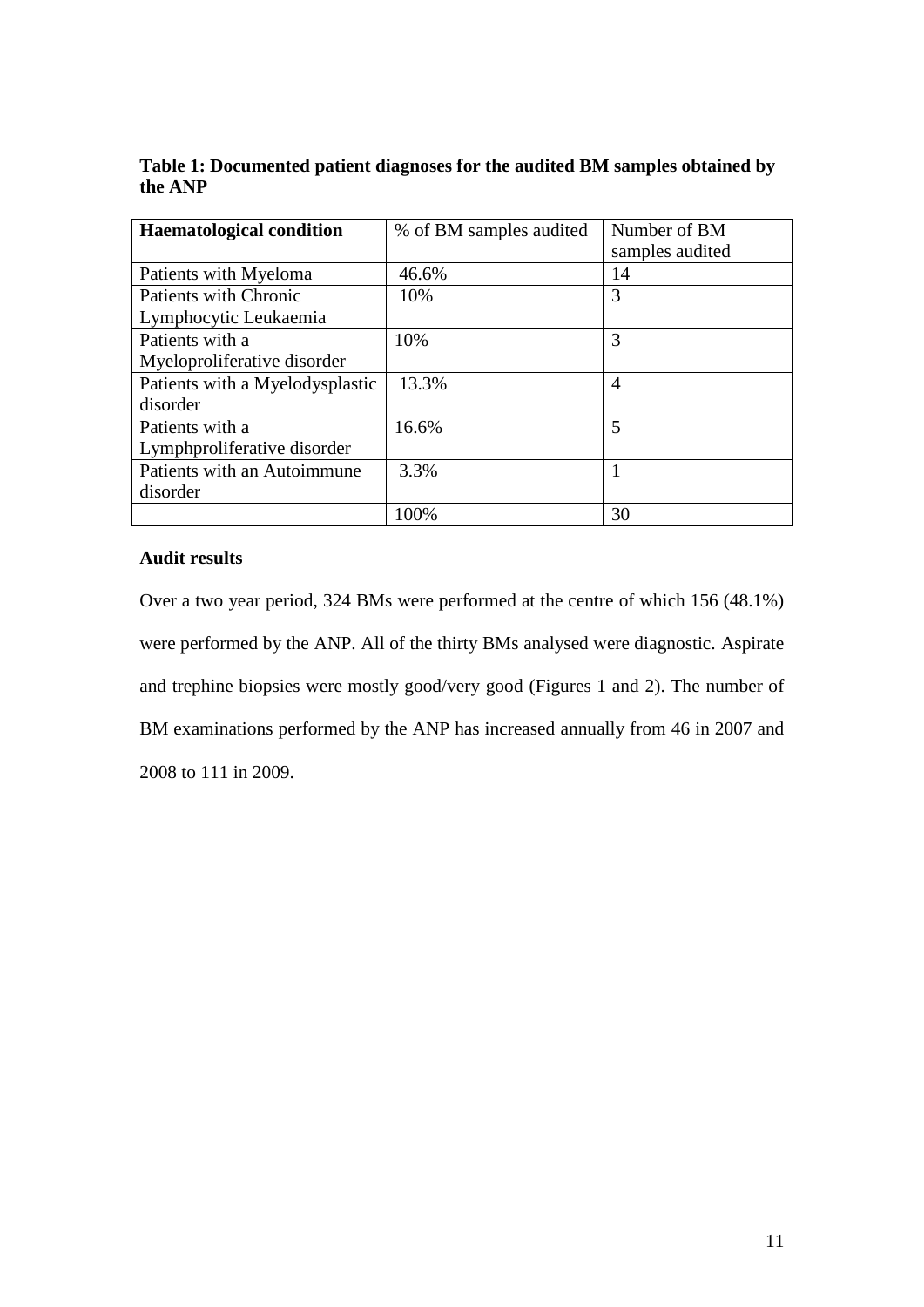**Figure 1**: **Quality of BM aspirate samples**



**Figure 2: Quality of BM trephine samples**



## **Challenges encountered**

Challenges encountered included the control of BM examination bookings. The problem with bookings was the need to control the number of BM examinations performed on any given day, which would result in extra waiting times. On occasion, five to six patients were booked in for the same morning, which resulted in extra waiting times and increased pressure on the ANP to perform all BM examinations.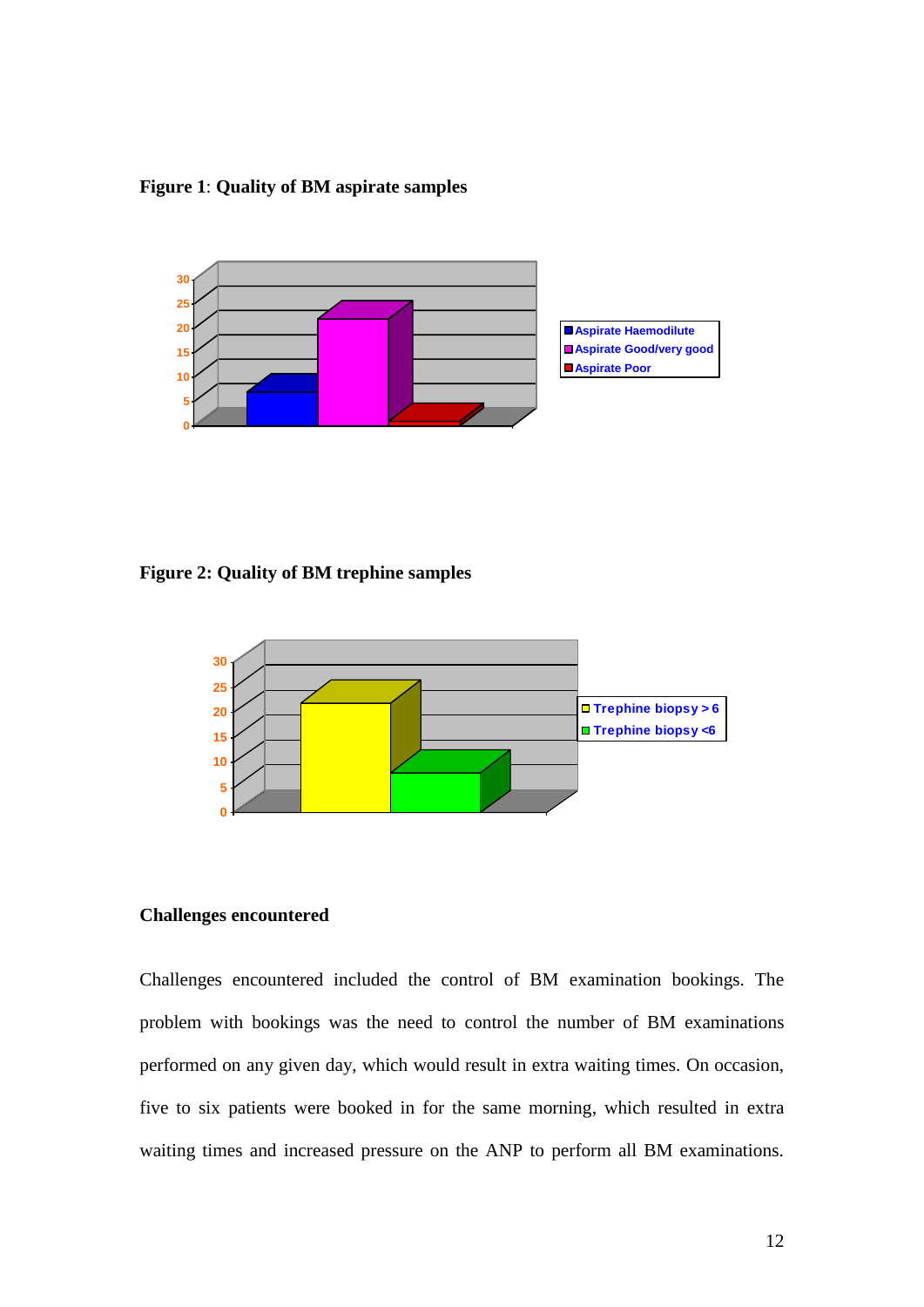Currently booking is restricted to a maximum of two BM examinations per day, which permits factoring in urgent cases.

In addition, the BM examinations are performed over three working days rather than two and each patient is given an allocated time slot, which helps avoid overlap with appointment times. Moreover, the ANP undertakes BM examinations on one day and the medical team undertake them the following day. This ensures that competency in BM examination is maintained and it also prevents the role of the ANP being overly focused on BM examinations. In addition, it allows the team to plan for the patient group attending the day unit each day. Therefore, on the day the ANP is performing BM examinations, the doctor is reviewing patients and visa versa. This also means that waiting times for patients is decreased. Finally, the ANP endeavours to follow through with patients from BM examination to disclosure of results.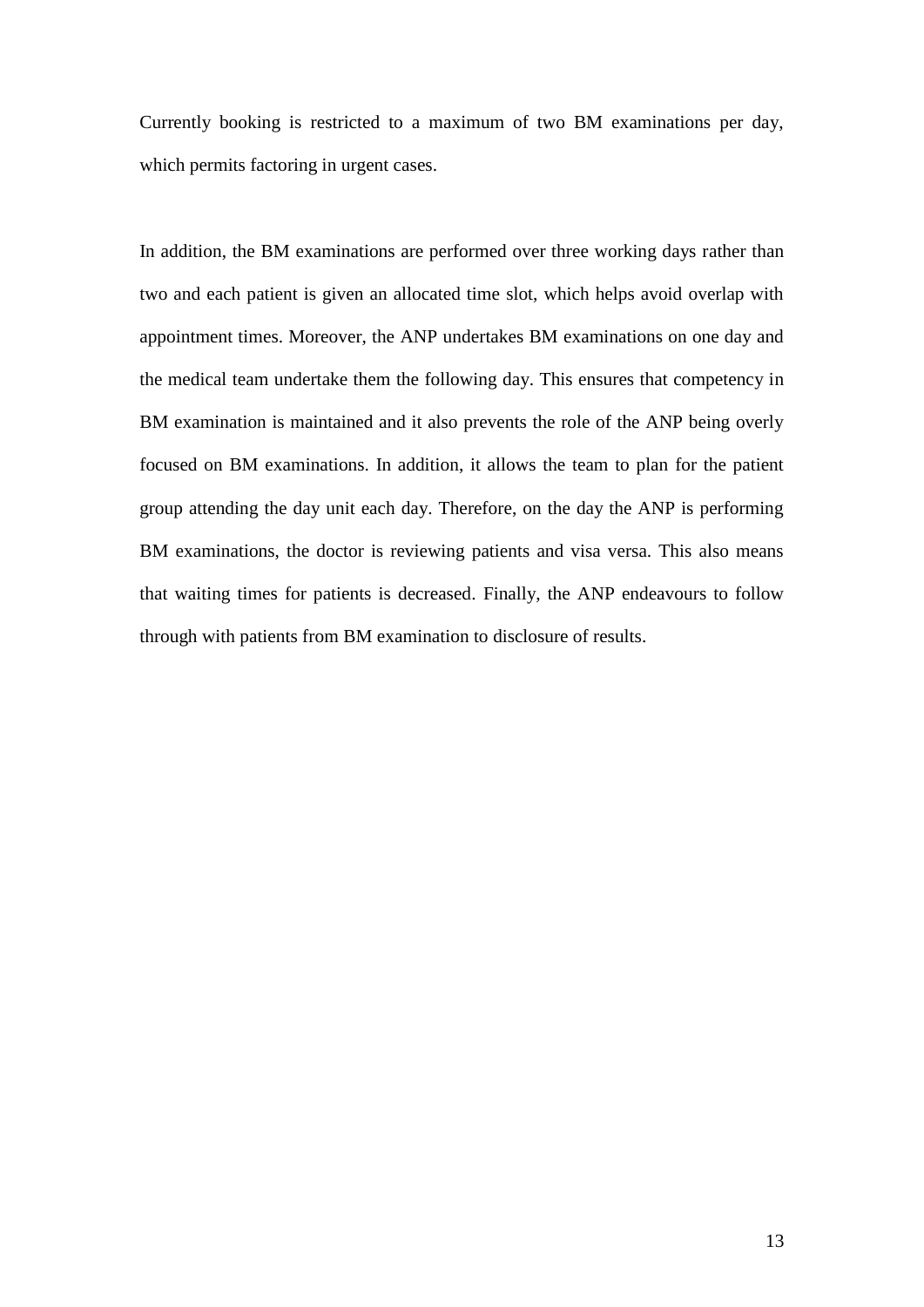### **Discussion**

The audit revealed that the bone marrows analysed were 100% sufficient for diagnosis. This is an improvement on that reported by Lawson et al. (1999) where 78% of nurse practitioners' BMs were considered technically satisfactory. Not all cases had adequate aspiration and biopsy and development in technique may lead to improvement. However, common difficulties which may influence BM quality include hypocellular and fibrotic marrows, heavily pre-treated and obese patients.

Aspirate and biopsy samples were complementary. Where aspirate sample was poor a trephine biopsy yielded a diagnosis. It is preferable that the aspirate sample is taken first before the trephine (Bain, 2001). The findings of the audit concur with findings of Jamshidi and Swain (1971) where 14-16% of trephine biopsies were diagnostic where diagnosis was not apparent on smear alone. However, in this audit, adequacy of trephine samples were made on marrow spaces alone. In the future, it is planned to evaluate quality using trephine length.

### **Conclusion**

We conclude that the role development of the Haematology ANP at an Irish regional specialist haematology centre has resulted in the competency of the ANP in performing BM examinations. Similar to the findings reported by Lawson et al. (1999), the performance of BM examination by the ANP has improved the efficiency of services in the haematology department. The ANP is capable and competent to obtain BM samples which are of a sufficient quality to permit diagnosis. It has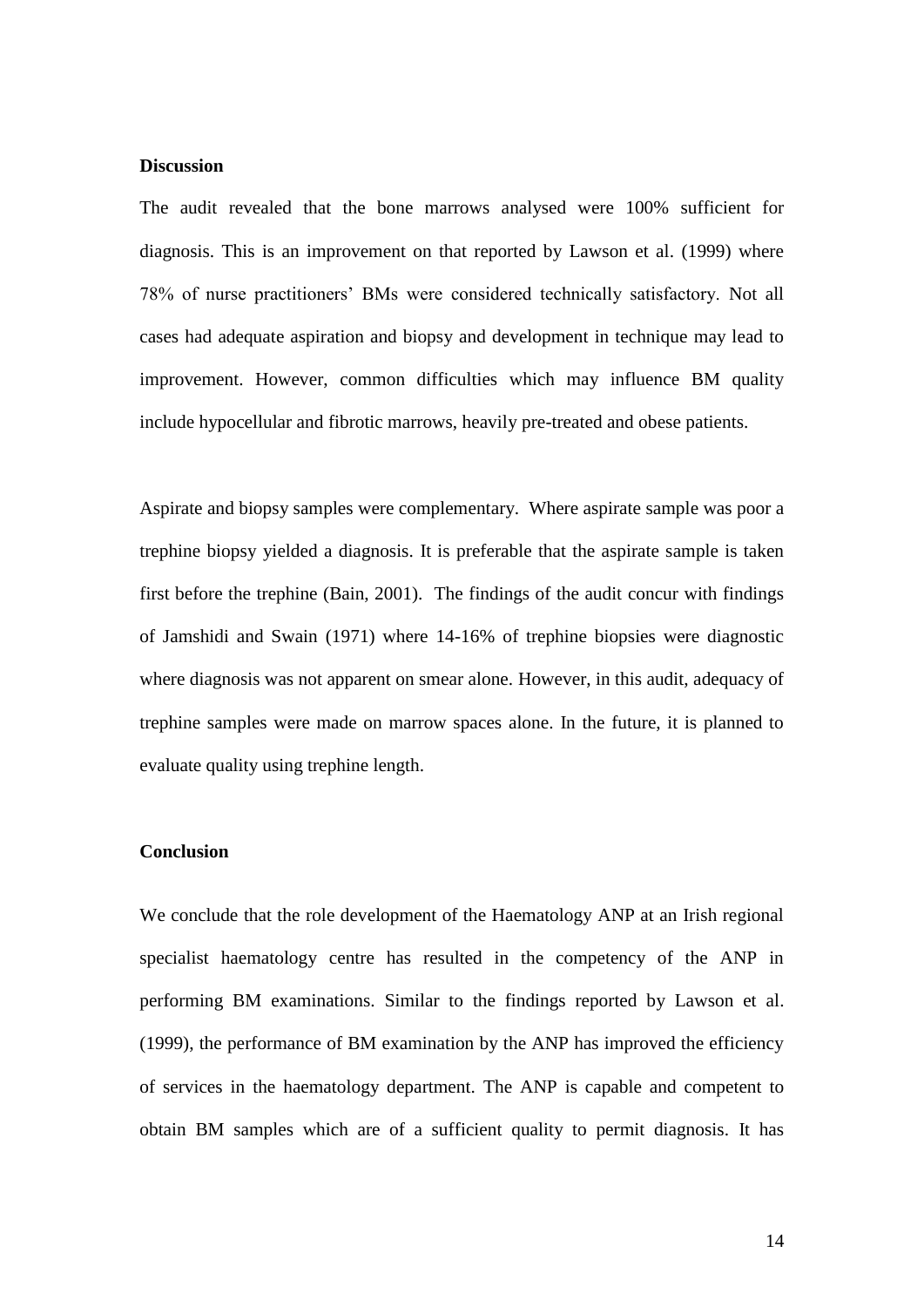resulted in improved efficiency and patients have reduced waiting times although this requires formal evaluation.

The centre plans to re-audit the BM examinations performed by the ANP and compare with those performed by medical staff, incorporating analysis of BM trephine length. In addition, guidelines and SOPs are currently under review and Lee et al's (2008) standards will be incorporated into the new guidelines. Moreover, the views of staff in the Histology department on the reporting and recording of BM examinations by the ANP will also be considered in the updated guidelines.

Plans for this service also include evaluating patients' experiences of BM examinations performed by the ANP. This evaluation will commence at the end of 2010. Many factors influence patients' access to and satisfaction with advanced nursing roles but our understanding of these factors remains limited (Bonsall and Cheater, 2008).

In conclusion, BM examination is a key diagnostic test for patients with various haematological diseases. To enhance continuity of care, the ANP's scope of practice was expanded to include competency in BM examination. Moreover, the addition of the ANP to the team performing BM examinations facilitates the opportunity for reduced waiting times with subsequent early diagnosis and prompt management.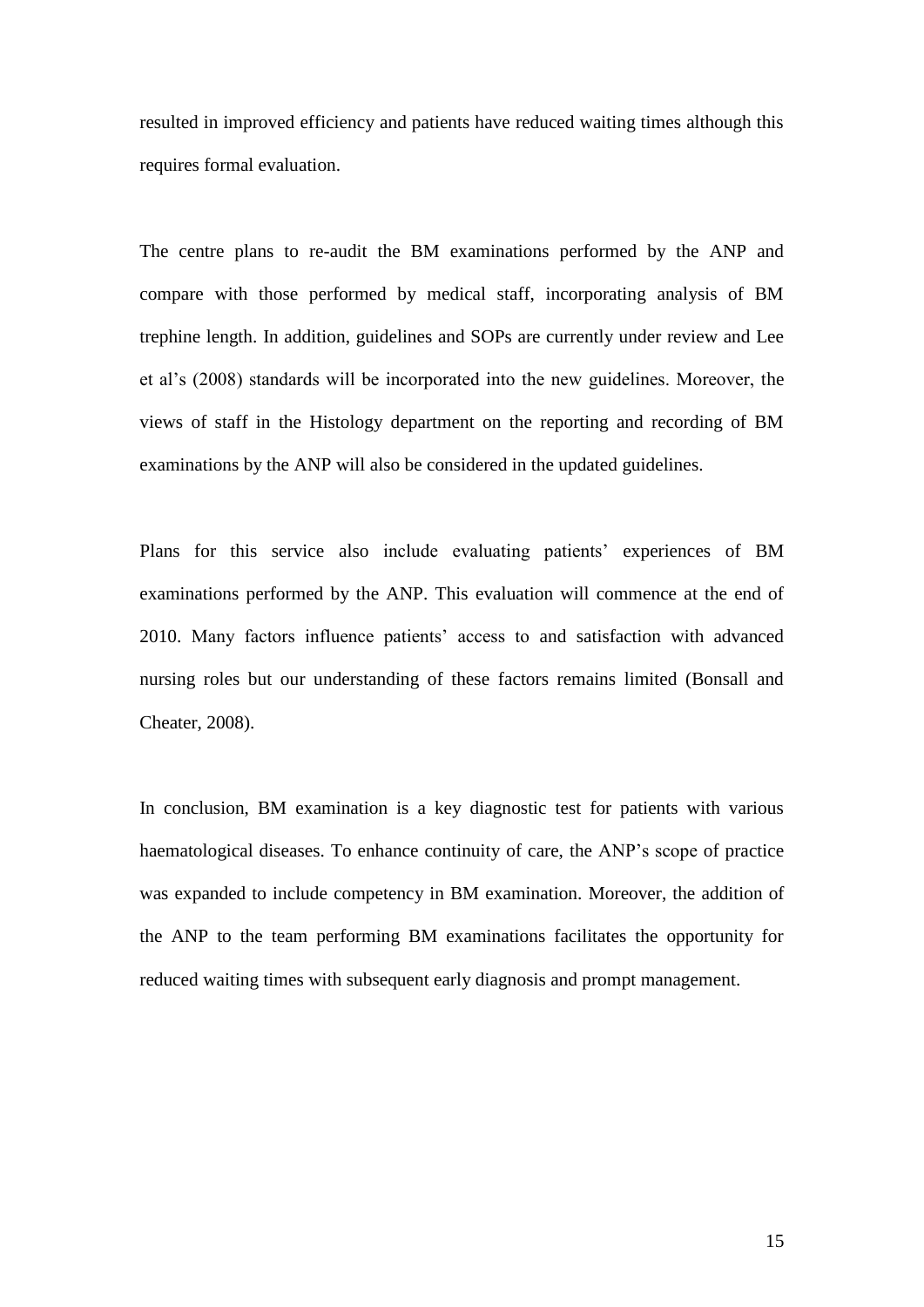## **References**

Arslanian-Engoren, C., Hicks, F.D., Whall, A.L., Algase, D.L., 2005. An ontological view of advanced practice nursing. Research and theory for nursing practice 19 (4), 315-322.

Bain, B.J., 2001. Bone marrow trephine biopsy. Journal of Clinical Pathology 54, 737-742.

Bain, B.J., Clark D.C., Lampert, I.A. et al., 2001. Bone marrow pathology (3rd) edition). Blackwell Science, Oxford.

Bain, B.J., 2005. Morbidity associated with bone marrow aspiration and trephine biopsy – a review of UK data for 2004. Haematologia 21(9), 12931294

Bishop, P.W., McNally, K. & Harris, M., 1992. Audit of bone marrow trephines. Journal of Clinical Pathology 45(12), 1105-1108.

Bonsall, K., Cheater, F.M., 2008. What is the impact of advanced primary care nursing roles on patients, nurses and their colleagues? A literature review. *International Journal of Nursing Studies* 45 (7), 1090-1102.

Burkle, C.M., Harrison, B.A., Koenig, L.F., Decker, P.A., Warner, D.O. & Gastineau, D.A., 2004. Morbidity and mortality of deep sedation in outpatient bone marrow biopsy. American Journal of Hematology 77(3), 250-256.

Carryer, J., Gardner, G., Dunn, S., Gardner, A., 2007. The core role of the nurse practitioner: Practice, professionalism and clinical leadership. Journal of Clinical Nursing 16 (10), 1818-1825.

Chakupurakal, G., Delgado, J., Nikolousis, E., Pitchapillai, S., Allotey, D., Holder, K., Bratby, L., De La Rue, J. & Milligan, D.W., 2008. Midazolam in conjunction with local anaesthesia is superior to Entonox in providing pain relief during bone marrow aspirate and trephine biopsy. Journal of Clinical Pathology 61(9), 1051-1054.

Daly, W.M., Carnwell, R., 2003. Nursing roles and levels of practice: A framework for differentiating between elementary, specialist and advancing nursing practice. Journal of Clinical Nursing 12 (2), 158-167.

Johnson, H., Burke, D., Plews, C., Newell, R. & Parapia, L., 2008. Improving the patient's experience of a bone marrow biopsy - An RCT. Journal of Clinical Nursing 17(6), 717-725.

Lawson, S., Aston, S., Baker, L., Fegan, C.D. & Milligan, D.W., 1999. Trained nurses can obtain satisfactory bone marrow aspirates and trephine biopsies. Journal of Clinical Pathology 52(2), 154-156.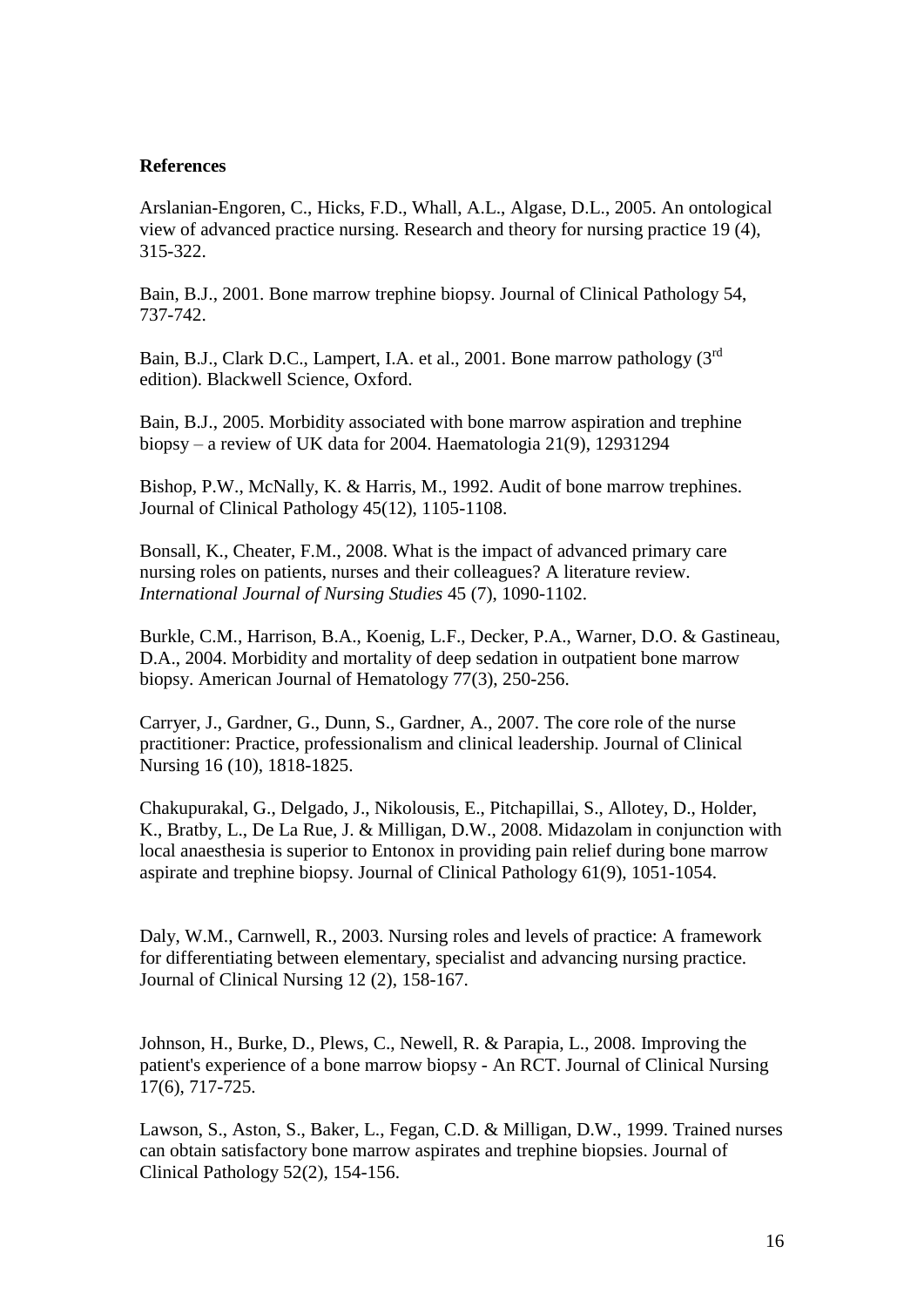Lee, S.H., Erber, W.N., Porwit, A., Tomonaga, M. & Peterson, L.C., 2008. ICSH guidelines for the standardization of bone marrow specimens and reports. International Journal of Laboratory Hematology 30(5), 349-364.

Malempati, S., Joshi, S., Lai, S., Braner, D.A.V. & Tegtmeyer, K., 2009. Bone marrow aspiration and biopsy. New England Journal of Medicine 361(15), 361, e28.

Mantzoukas, S., Watkinson, S., 2007. Review of advanced nursing practice: the international literature and developing the generic features. Journal of Clinical Nursing 16 (1), 28-37.

Mundinger, M.O., Cook, S.S., Lenz, E.R., Piacentini, K., Auerhahn, C., Smith, J., 2000. Assuring quality and access in advanced practice nursing: A challenge to nurse educators. Journal of Professional Nursing16 (6), 322-329.

National Council for the Professional Development of Nurses and Midwives (NCNM) 2008 ., Accreditation of advanced nurse practitioners and advanced midwife practitioners. NCNM, Dublin.

O'Shea, Y., 2008. Nursing and Midwifery in Ireland. A strategy for professional development in a changing health service. Blackhall Publishing, Blackrock, Co. Dublin.

Por, J., 2008. A critical engagement with the concept of advancing nursing practice. Journal of Nursing Management 16 (1), 84-90.

Ruegg, T.A., Curran, C.R. & Lamb, T., 2009. Use of buffered lidocaine in bone marrow biopsies: A randomized, controlled trial. Oncology nursing forum 36(1), 52- 60.

Savay, S. & Evcik, D., 2001. Do undereducated patients read and understand written education materials? A pilot study in Isparta, Turkey. Scandinavian Journal of Rheumatology 30(2), 99-102.

Talamo, G., Liao, J., Bayerl, M.G., Claxton, D.F. & Zangari, M., 2010. Oral administration of analgesia and anxiolysis for pain associated with bone marrow biopsy. Supportive Care in Cancer 18(3), 301-305.

Trewhitt, K.G., 2001. Bone marrow aspiration and biopsy: collection and interpretation. Oncology nursing forum 28(9), 1409-1415; quiz 1416.

Zehnder, J. L., 2009. Bone Marrow aspiration and biopsy: Indications and technique. [www.uptodate.com.](http://www.uptodate.com/)